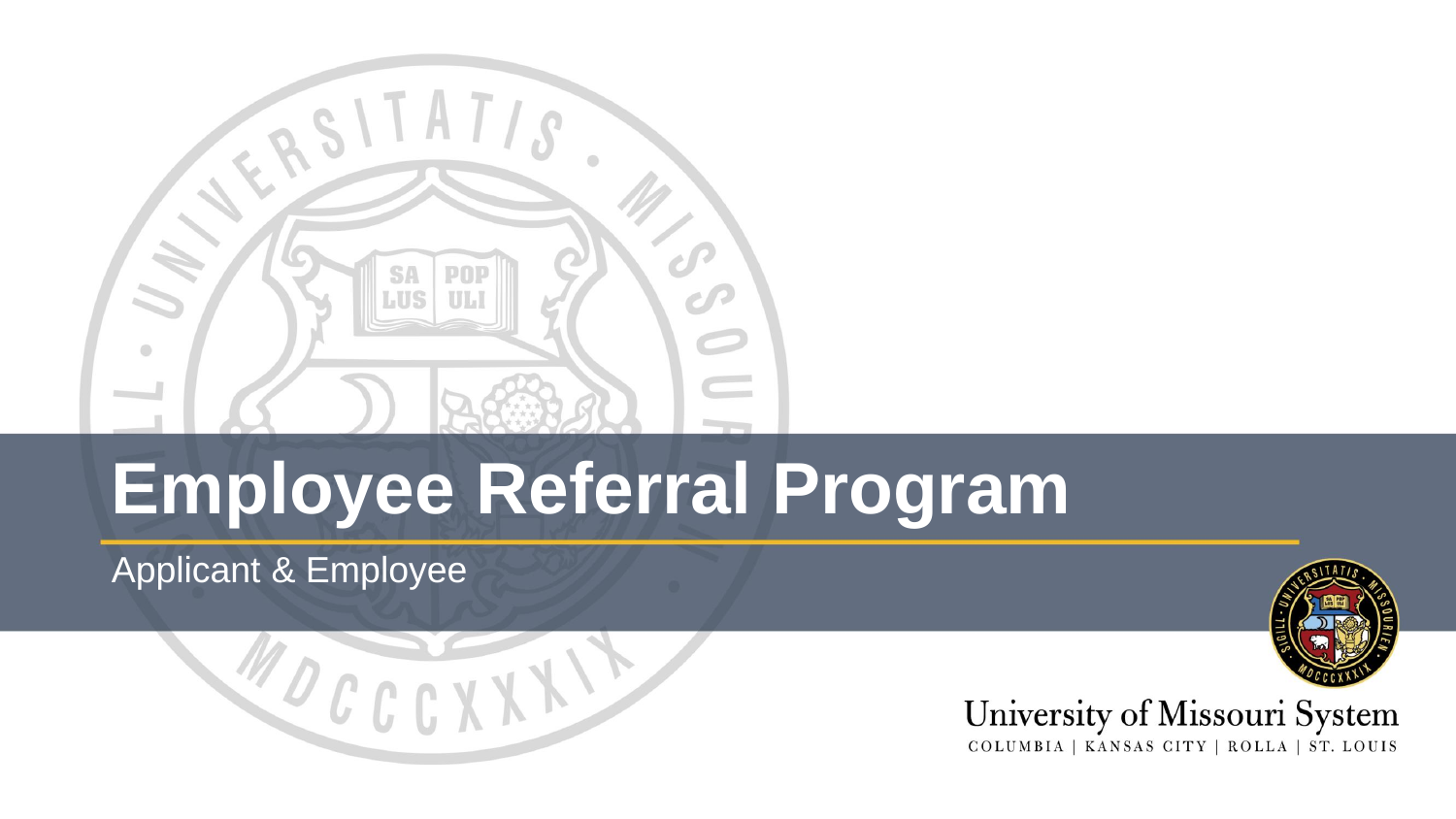#### **Hot Jobs**

Jobs that have been flagged with the **Referral Program ID** field are referral eligible and will show as a Hot Job with the fire symbol for applicants. Jobs with the Hot Job symbol will show at the top of the list of job openings.



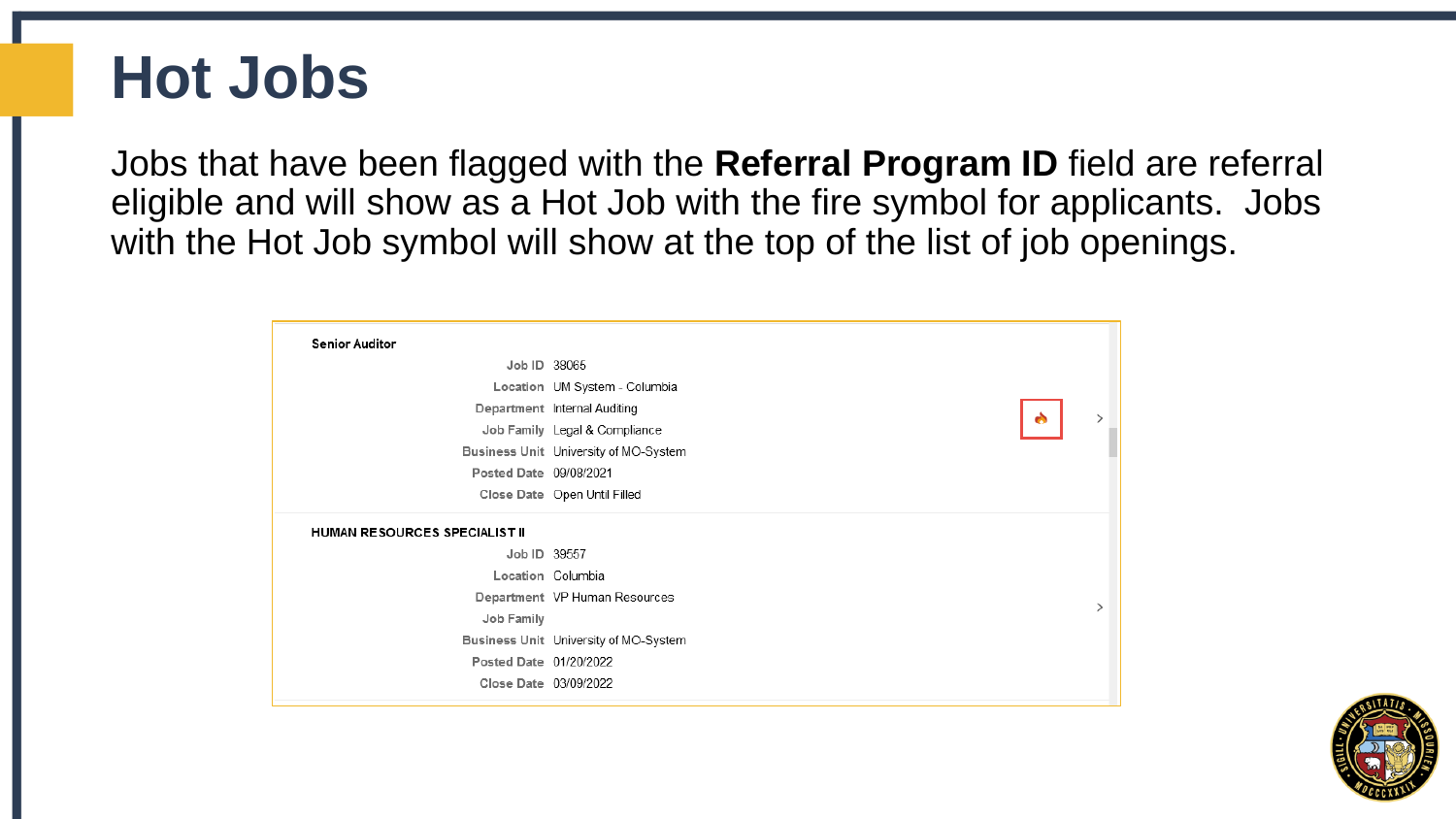#### **Application Process**

During **step 8** of the application process, the applicants identify the source, or employee, that led them to the job opening. To start an employee referral, the applicants select the '*Employee- Current*' option. Retirees and

former employees may be entered but are not eligible for the incentive.

| Step 8 of 11: Referrals<br><b>Referrals</b> |                                              |
|---------------------------------------------|----------------------------------------------|
| *How did you learn of the job?              | $\check{ }$                                  |
| <b>Specific Referral Source</b>             | Employee- Current<br>Employee-Retiree/Former |
|                                             | <b>Job Posting</b><br>Other<br>Website       |
|                                             |                                              |
|                                             |                                              |
|                                             |                                              |
|                                             |                                              |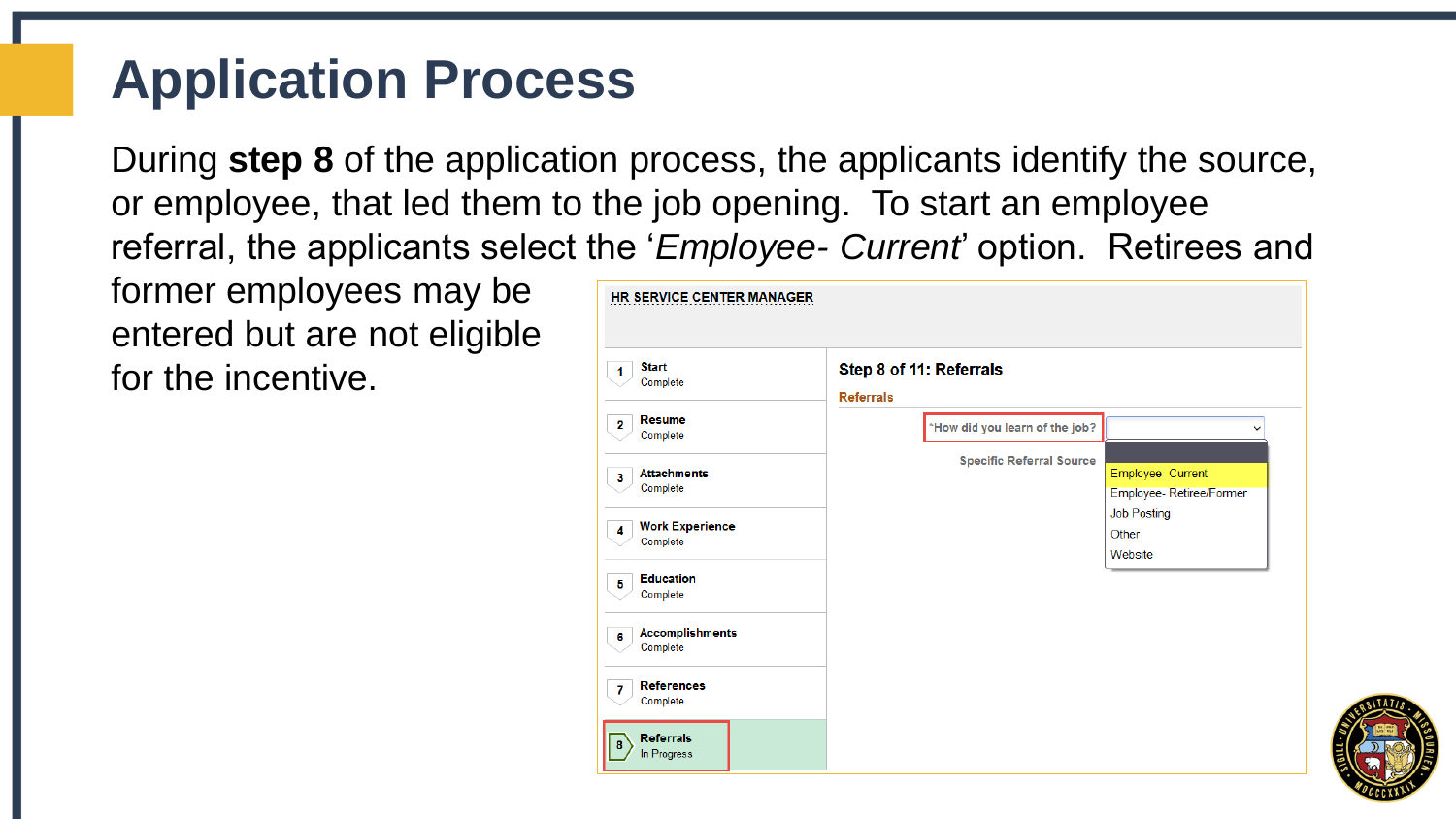#### **Provide referral details**

The applicant must provide the referring employee's name and an email address (work or personal) for the referring employee. Once the application is submitted, the system automatically triggers an email to the referring

employee.

| <b>Start</b><br>1<br>Complete                 | <b>Referrals</b> | Step 8 of 11: Referrals         |                                  |
|-----------------------------------------------|------------------|---------------------------------|----------------------------------|
| Resume<br>$\mathbf{2}$<br>Complete            |                  | *How did you learn of the job?  | Employee- Current<br>$\check{ }$ |
| <b>Attachments</b>                            |                  | <b>Specific Referral Source</b> |                                  |
| 3<br>Complete                                 |                  | *Name of Referring Employee     | Hermione Granger                 |
| <b>Work Experience</b><br>4<br>Complete       |                  | <b>Email Address</b>            | GrangerHJ@hogwarts.edu           |
| <b>Education</b><br>5<br>Complete             |                  | <b>Member of Your Family</b>    | $No \sim$                        |
| <b>Accomplishments</b><br>6<br>Complete       |                  |                                 |                                  |
| <b>References</b><br>$\mathbf{7}$<br>Complete |                  |                                 |                                  |
| <b>Referrals</b><br>In Progress               |                  |                                 |                                  |

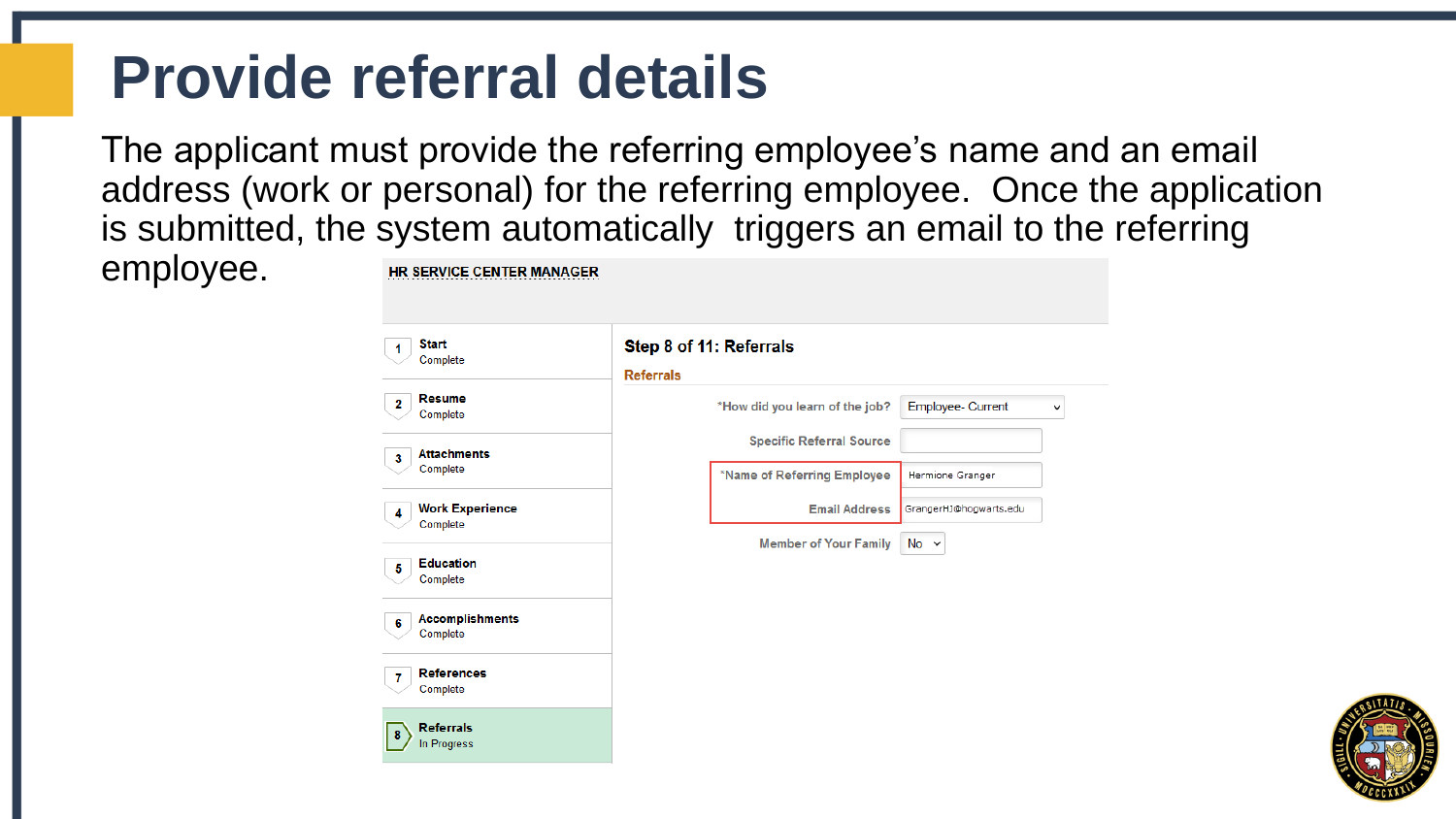## Referring employee receives email

The employee that referred the applicant receives an email. The employee must log into myHR and enter the Tracking ID and Password. This step is necessary to align the referral to the employee ID for award tracking.

-----Original Message-----From: peoplesoft@umsystem.edu Sent: Monday, January 31, 2022 9:52 AM To: Granger, Hermione J <GrangerHJ@hogwarts.edu> Subject: Employee Referral for Tester, Referral

AUTO-NOTIFICATION - PLEASE RESPOND IN YOUR MYHR ACCOUNT - DO NOT REPLY DIRECTLY TO THIS EMAIL

This is a notification to inform you that an applicant, Tester, Referral, has submitted their application and has noted that you are the person who referred them to the University of Missouri. You are receiving this email because you may be eligible for an Employee Referral Incentive, pursuant to HR-126 Employee Referral Incentive Program.

If eligible for the incentive, your action is needed by logging into myHR and following the instructions below.

- 1. Log into your myHR account at myhr.umsystem.edu
- 2. Click on the Employee Actions tile.
- 3. On the Confirm Referral Page, enter the Referral Track ID 64196534RT61816175 and the password 849117 to acknowledge your referral of this candidate.

Your response in myHR is required in order to be eligible for the Employee Referral Incentive. Failure to confirm your referral acknowledgement could make you ineligible for the incentive. Please note: per policy, certain positions are ineligible for the incentive and will be identified prior to payment. See HR-126 for details.

Thank you for your efforts with recruiting quality candidates for University of Missouri employment.

Sincerely,



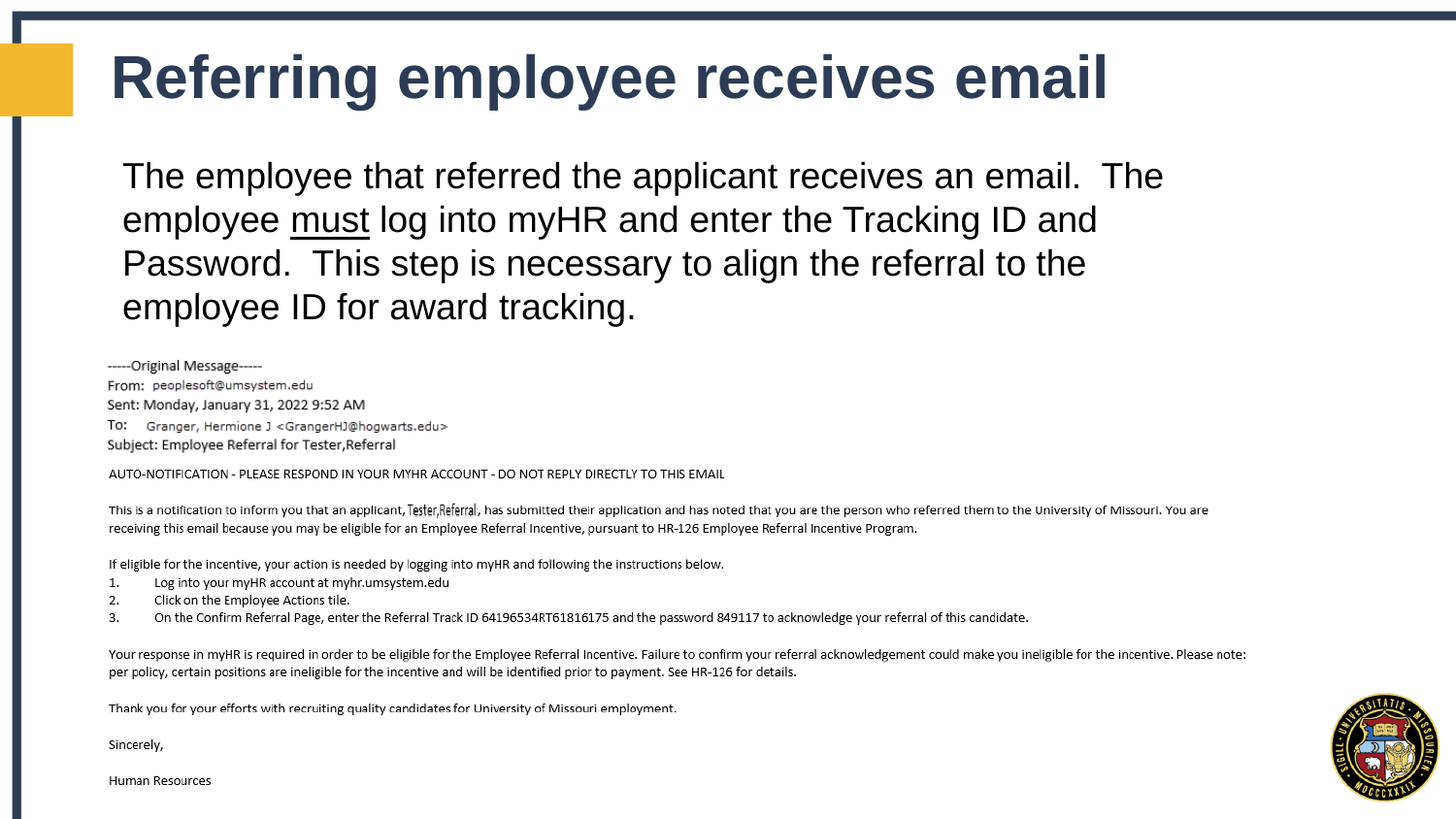## **Confirming Referral**

The employee logs in to myHR, then clicks on the **Employee Actions** tile



The Confirm Referral page displays.

| <b>Confirm Referral</b>      | <b>Confirm Referral - Access Page</b><br>Granger, Hermione Jean<br>Please enter the Referral Track ID and password supplied in the e-mail that was recently<br>sent to you, then select the Submit button. |       |  |  |
|------------------------------|------------------------------------------------------------------------------------------------------------------------------------------------------------------------------------------------------------|-------|--|--|
| <b>Check Referral Status</b> |                                                                                                                                                                                                            |       |  |  |
| Dependent/Beneficiary Info   |                                                                                                                                                                                                            |       |  |  |
| Form 1095-C Consent          | Referral Track ID<br>Password                                                                                                                                                                              |       |  |  |
|                              | Submit                                                                                                                                                                                                     | Clear |  |  |
|                              |                                                                                                                                                                                                            |       |  |  |

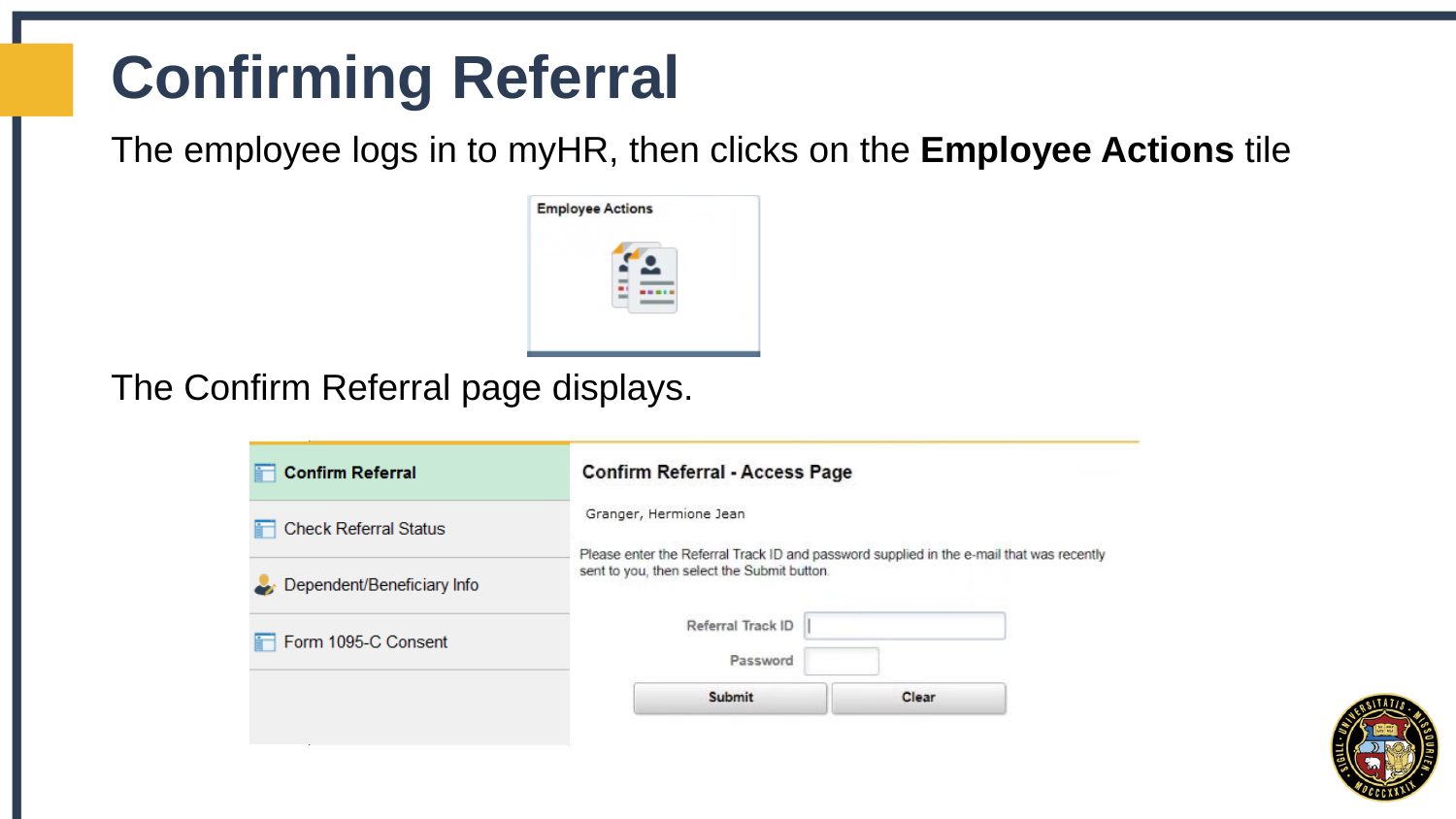## **Confirming Referral**

#### Enter the *Referral Track ID* and *Password* from the email, then click **Submit.**  When prompted, confirm the referral by clicking **Refer This Applicant**.

Please enter the Referral Track ID 89390287RT433503230 and the Password 782086 in the Confirm Referral page to acknowledge your referral of this candidate.

| Confirm Referral           | <b>Confirm Referral - Access Page</b>                                                                                                                             |                            |                                                                                                                                                                                               |        |  |  |
|----------------------------|-------------------------------------------------------------------------------------------------------------------------------------------------------------------|----------------------------|-----------------------------------------------------------------------------------------------------------------------------------------------------------------------------------------------|--------|--|--|
| Check Referral Status      | Granger, Hermione Jean<br>Please enter the Referral Track ID and password supplied in the e-mail that was recently<br>sent to you, then select the Submit button. |                            |                                                                                                                                                                                               |        |  |  |
| Dependent/Beneficiary Info |                                                                                                                                                                   |                            |                                                                                                                                                                                               |        |  |  |
| Form 1095-C Consent        | Referral Track ID 89390287RT433503230<br>Password                                                                                                                 |                            |                                                                                                                                                                                               |        |  |  |
|                            | Submit<br>Clear                                                                                                                                                   |                            |                                                                                                                                                                                               |        |  |  |
|                            | F                                                                                                                                                                 | <b>Confirm Referral</b>    | <b>Confirm Referral</b><br>Granger, Hermione Jean                                                                                                                                             |        |  |  |
|                            |                                                                                                                                                                   | Check Referral Status      | Please review the applicant's name. If you want to be the referral source for this applicant,<br>Select Refer This Applicant button. Otherwise, select Cancel button to end this transaction. |        |  |  |
|                            |                                                                                                                                                                   | Dependent/Beneficiary Info | <b>Applicant Information</b>                                                                                                                                                                  |        |  |  |
|                            |                                                                                                                                                                   | Form 1095-C Consent        | Name Tester, Referral                                                                                                                                                                         |        |  |  |
|                            |                                                                                                                                                                   |                            | <b>Refer This Applicant</b>                                                                                                                                                                   | Cancel |  |  |
|                            |                                                                                                                                                                   |                            |                                                                                                                                                                                               |        |  |  |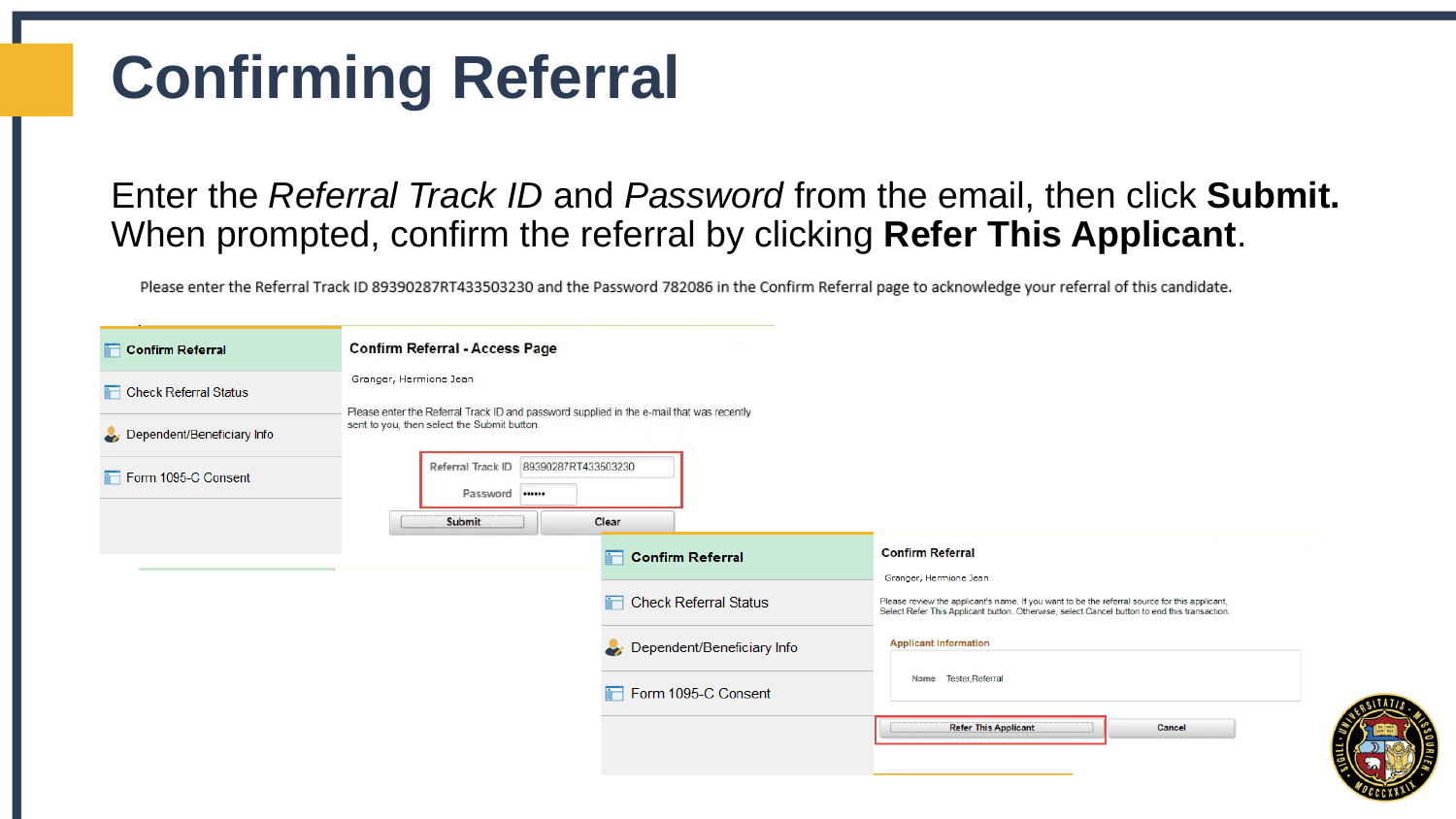## **Check Referral Status**

Review the status of the Referral to see that it has been submitted. You will see when the job is still Open or Filled/Closed, but you will not see the candidate that was chosen. This is for reference to see you submitted the applicant.

| <b>Confirm Referral</b>      |                                                       |                                                                           |
|------------------------------|-------------------------------------------------------|---------------------------------------------------------------------------|
| <b>Check Referral Status</b> | <b>Review Referral</b><br>Granger, Hermione Jean      |                                                                           |
| Dependent/Beneficiary Info   | Select an Applicant to view referral details.         |                                                                           |
| Form 1095-C Consent          | <b>Referred Applicants</b><br><b>Tester, Referral</b> | <b>Review Referral Details</b><br>Granger, Hermione Jean                  |
|                              |                                                       | <b>Applicant Information</b><br>Tester, Referral<br><b>Applicant Name</b> |

03/25/2022 **Hire Date** 

> **BUSINESS OPS ASSOCIATE SR** Title

#### ▼ Job Requisitions Referred

| <b>Job Opening</b> | <b>Posting Title</b>             | <b>Requisition Status</b> | <b>Status Date</b> |  |
|--------------------|----------------------------------|---------------------------|--------------------|--|
| 40982              | <b>BUSINESS OPS ASSOCIATE SR</b> | 110 Filled/Closed         | 03/29/2022         |  |